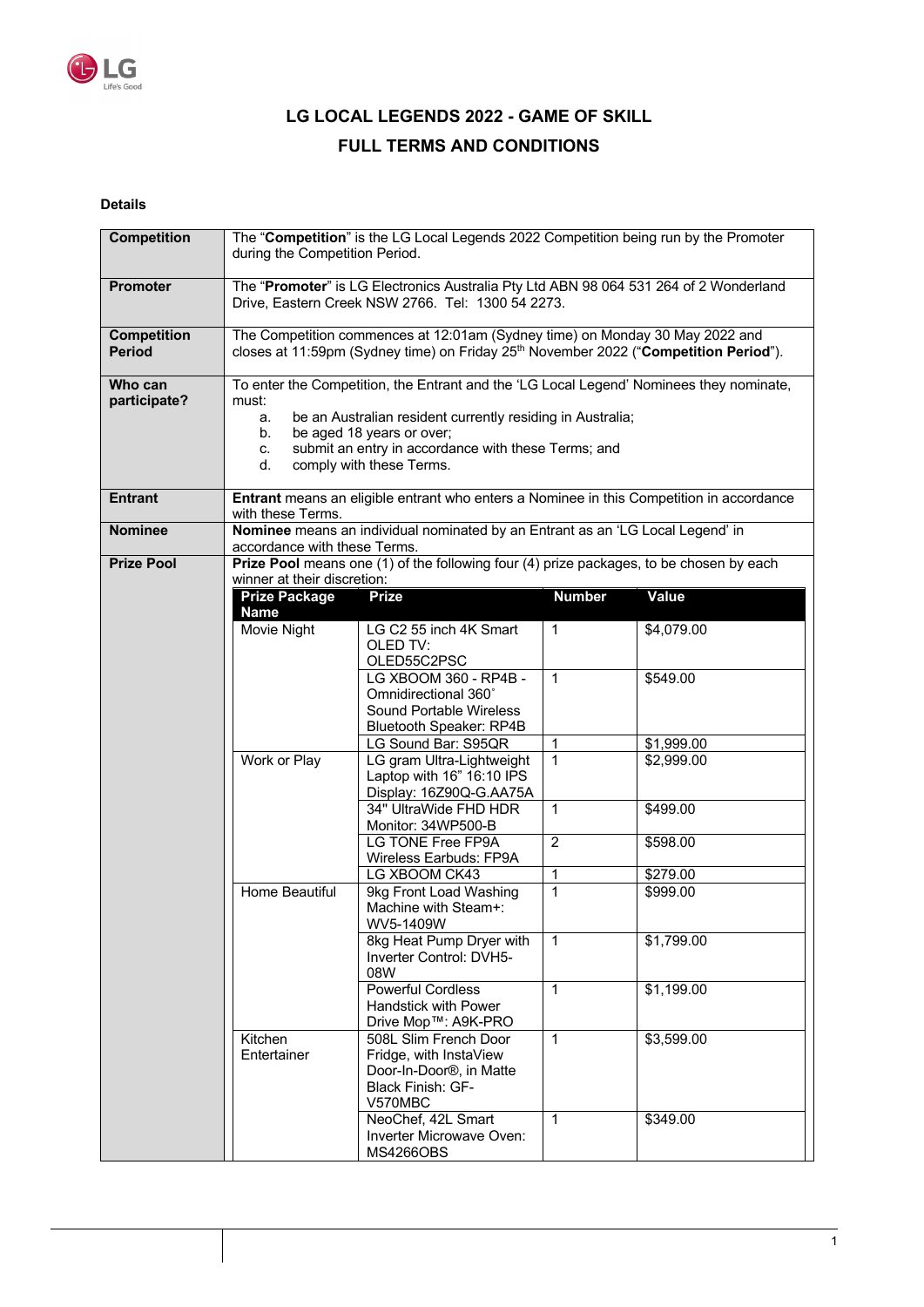|                                        |                                                                                                                                                                                                                                                                                                                                                                                                                                                                                                                                                                                                                                                                                                                                                                                                                                                                                                                                                                                                                                                                                                                                                                                  | QuadWash Dishwasher in<br><b>Stainless Finish:</b>                                                                                                                                   | $\mathbf{1}$ | \$1,199.00 |  |  |
|----------------------------------------|----------------------------------------------------------------------------------------------------------------------------------------------------------------------------------------------------------------------------------------------------------------------------------------------------------------------------------------------------------------------------------------------------------------------------------------------------------------------------------------------------------------------------------------------------------------------------------------------------------------------------------------------------------------------------------------------------------------------------------------------------------------------------------------------------------------------------------------------------------------------------------------------------------------------------------------------------------------------------------------------------------------------------------------------------------------------------------------------------------------------------------------------------------------------------------|--------------------------------------------------------------------------------------------------------------------------------------------------------------------------------------|--------------|------------|--|--|
|                                        |                                                                                                                                                                                                                                                                                                                                                                                                                                                                                                                                                                                                                                                                                                                                                                                                                                                                                                                                                                                                                                                                                                                                                                                  | XD5B24PS                                                                                                                                                                             |              |            |  |  |
|                                        | The value of the Prize Pool at the commencement of the Competition is:                                                                                                                                                                                                                                                                                                                                                                                                                                                                                                                                                                                                                                                                                                                                                                                                                                                                                                                                                                                                                                                                                                           |                                                                                                                                                                                      |              |            |  |  |
|                                        | Movie Night $-$ up to \$6,627.00<br>Work or Play – up to $$4,375.00$<br>Home Beautiful - up to $$3,997.00$<br>Kitchen Entertainer - up to \$5,147.00                                                                                                                                                                                                                                                                                                                                                                                                                                                                                                                                                                                                                                                                                                                                                                                                                                                                                                                                                                                                                             |                                                                                                                                                                                      |              |            |  |  |
|                                        | Prices are in Australian dollars and represent the total recommended retail price for each<br>package.                                                                                                                                                                                                                                                                                                                                                                                                                                                                                                                                                                                                                                                                                                                                                                                                                                                                                                                                                                                                                                                                           |                                                                                                                                                                                      |              |            |  |  |
|                                        | Maximum total prize pool is valued at AU \$39,762.00 (RRP), as at the commencement of the<br>Competition. The Promoter accepts no responsibility for any variation in the value of the Prize<br>Pool from that stated in these Terms after the Competition commences.                                                                                                                                                                                                                                                                                                                                                                                                                                                                                                                                                                                                                                                                                                                                                                                                                                                                                                            |                                                                                                                                                                                      |              |            |  |  |
|                                        | <b>Prize</b> and <b>Prizes</b> means a choice of one (1) of the four (4) prize packages that comprise the<br>Prize Pool.                                                                                                                                                                                                                                                                                                                                                                                                                                                                                                                                                                                                                                                                                                                                                                                                                                                                                                                                                                                                                                                         |                                                                                                                                                                                      |              |            |  |  |
| <b>Maximum</b><br>number of<br>entries | There is no limit on the number of Nominees an Entrant may nominate, or on the number of<br>nominations an individual Nominee may receive (i.e. from different Entrants). However an<br>Entrant may only nominate an individual Nominee once. All eligible Nominees remain<br>entered in the Competition and eligible to win during the entire Competition Period.                                                                                                                                                                                                                                                                                                                                                                                                                                                                                                                                                                                                                                                                                                                                                                                                               |                                                                                                                                                                                      |              |            |  |  |
| How to enter                           | To nominate an eligible Nominee to win a prize, each Entrant must, during the Competition<br>Period:                                                                                                                                                                                                                                                                                                                                                                                                                                                                                                                                                                                                                                                                                                                                                                                                                                                                                                                                                                                                                                                                             |                                                                                                                                                                                      |              |            |  |  |
| Selection of<br>winners                | a. Visit the web page at www.lglifesgood.com.au;<br>Complete the online nomination form with details of the Nominee's name, email<br>b.<br>address and telephone number, along with the Entrant's own name, email address<br>and telephone number;<br>Describe, in 50 words or less, how their Nominee goes the extra mile to help out in<br>C.<br>their local community;<br>Upload a photograph of the Nominee; and<br>d.<br>Confirm that the Entrant has obtained the Nominee's consent:<br>e.<br>(1) to the Nominee's nomination; and<br>(2) to the Entrant providing to the Promoter the Nominee's name, phone<br>number, email address and photograph for use in accordance with these<br>Terms.<br>Entries will be judged by a panel of judges consisting of employees of the Promoter.<br>a.<br>The winners will be the best six (6) valid entries submitted during the Competition<br>Period as judged by the judging panel having regard to skill, originality and creative<br>merit.<br>b.<br>This Competition is a game of skill and chance plays no part in determining<br>winners. All valid entries will be judged individually on their merit according to skill, |                                                                                                                                                                                      |              |            |  |  |
|                                        | originality and creative merit. The six (6) valid entries judged to be the best by the<br>judging panel will receive the Prize that they select from the Prize Pool. There will<br>be one (1) prize awarded each month during the Promotion Period. The judges'<br>decision will be final and no correspondence will be entered into.                                                                                                                                                                                                                                                                                                                                                                                                                                                                                                                                                                                                                                                                                                                                                                                                                                            |                                                                                                                                                                                      |              |            |  |  |
| <b>Judging details</b>                 |                                                                                                                                                                                                                                                                                                                                                                                                                                                                                                                                                                                                                                                                                                                                                                                                                                                                                                                                                                                                                                                                                                                                                                                  | There will be six judging rounds. Judging will take place at 5.00pm (AEST) on the dates<br>listed in the table below at LG Electronics Australia, 2 Wonderland Drive, Eastern Creek. |              |            |  |  |
|                                        | Judging round                                                                                                                                                                                                                                                                                                                                                                                                                                                                                                                                                                                                                                                                                                                                                                                                                                                                                                                                                                                                                                                                                                                                                                    | <b>Judging date</b>                                                                                                                                                                  |              |            |  |  |
|                                        | Month 1                                                                                                                                                                                                                                                                                                                                                                                                                                                                                                                                                                                                                                                                                                                                                                                                                                                                                                                                                                                                                                                                                                                                                                          | Friday, 1 July 2022 at 5.00pm AEST                                                                                                                                                   |              |            |  |  |
|                                        | Month 2                                                                                                                                                                                                                                                                                                                                                                                                                                                                                                                                                                                                                                                                                                                                                                                                                                                                                                                                                                                                                                                                                                                                                                          | Friday, 29 July 2022 at 5.00pm AEST                                                                                                                                                  |              |            |  |  |
|                                        | Month 3<br>Month 4                                                                                                                                                                                                                                                                                                                                                                                                                                                                                                                                                                                                                                                                                                                                                                                                                                                                                                                                                                                                                                                                                                                                                               | Friday, 26 August 2022 at 5.00pm AEST<br>Friday, 30 September 2022 at 5.00pm AEST                                                                                                    |              |            |  |  |
|                                        | Month 5                                                                                                                                                                                                                                                                                                                                                                                                                                                                                                                                                                                                                                                                                                                                                                                                                                                                                                                                                                                                                                                                                                                                                                          | Friday, 28 October 2022 at 5.00pm AEST                                                                                                                                               |              |            |  |  |
|                                        | Month 6                                                                                                                                                                                                                                                                                                                                                                                                                                                                                                                                                                                                                                                                                                                                                                                                                                                                                                                                                                                                                                                                                                                                                                          | Friday, 25 November 2022 at 5.00pm AEST                                                                                                                                              |              |            |  |  |
| <b>Notification of</b>                 |                                                                                                                                                                                                                                                                                                                                                                                                                                                                                                                                                                                                                                                                                                                                                                                                                                                                                                                                                                                                                                                                                                                                                                                  | Winning Nominees will be notified by the Promoter via the email address or phone number                                                                                              |              |            |  |  |
| <b>Winner</b>                          | provided to the Promoter within one week after the judging takes place. It is the responsibility<br>of winners to check their email and phone to determine if they have won a prize, and to                                                                                                                                                                                                                                                                                                                                                                                                                                                                                                                                                                                                                                                                                                                                                                                                                                                                                                                                                                                      |                                                                                                                                                                                      |              |            |  |  |
|                                        | respond to requests for information.                                                                                                                                                                                                                                                                                                                                                                                                                                                                                                                                                                                                                                                                                                                                                                                                                                                                                                                                                                                                                                                                                                                                             |                                                                                                                                                                                      |              |            |  |  |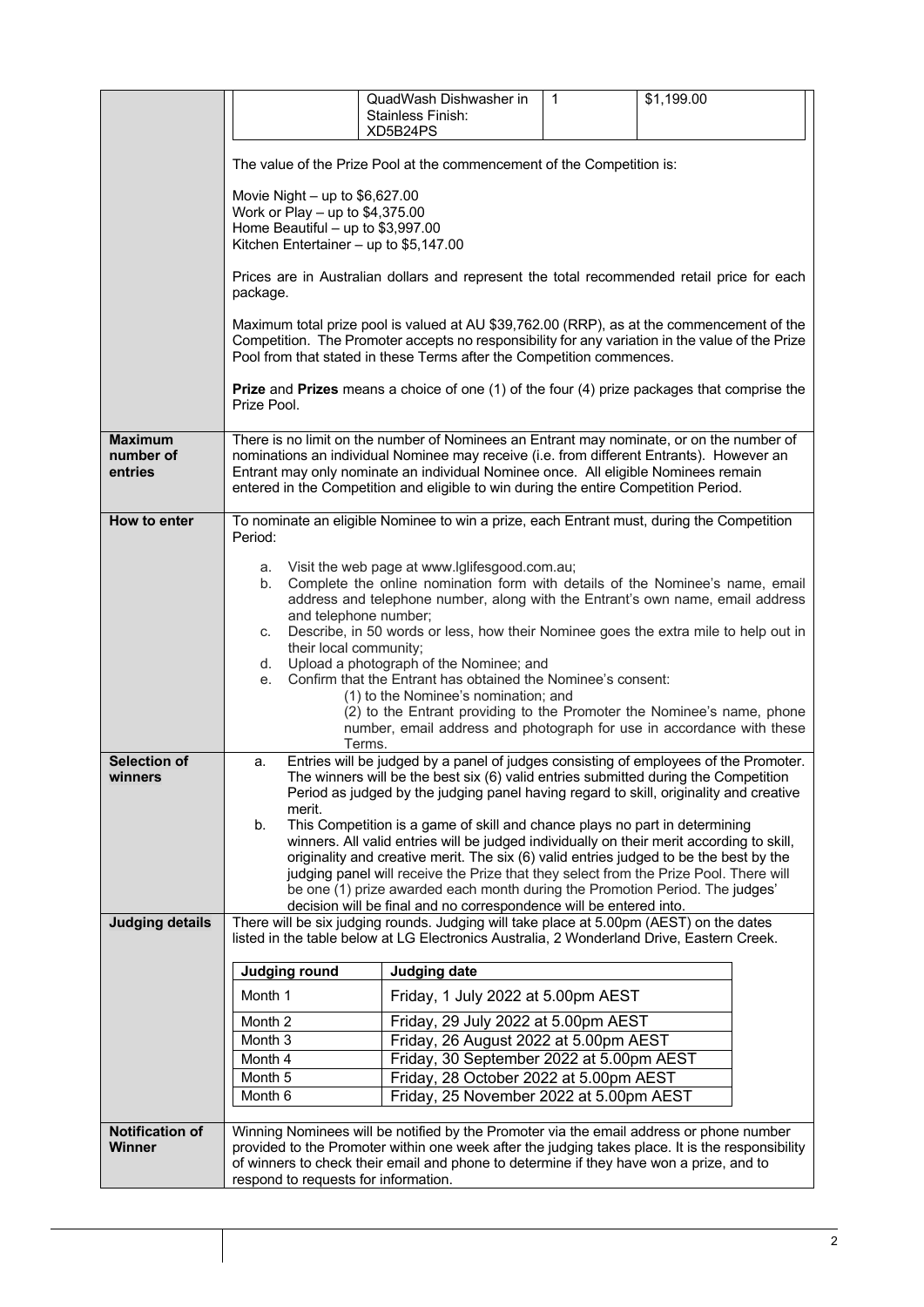|                               | In order to receive their Prize, winners must confirm in writing to the Promoter which Prize<br>from the Prize Pool they choose, notify their preferred address (which must be located in<br>Australia) to the Promoter for prize delivery, and provide permission for the Promoter to use<br>their images, any associated footage and stories for the purposes of the Promotion.<br>If a winner cannot be contacted or does not respond to the Promoter's request for<br>information relating to collection of the winner's prize and other required confirmations<br>referred to above within 60 days, that winner will forfeit their Prize and that Prize shall be<br>awarded to next best valid entry as determined by the panel of judges. The Promoter will not<br>be liable to Entrants or Nominees for any forfeited prizes and no correspondence will be<br>entered into.                                                                                                                                                                                                                                                             |  |  |  |  |
|-------------------------------|------------------------------------------------------------------------------------------------------------------------------------------------------------------------------------------------------------------------------------------------------------------------------------------------------------------------------------------------------------------------------------------------------------------------------------------------------------------------------------------------------------------------------------------------------------------------------------------------------------------------------------------------------------------------------------------------------------------------------------------------------------------------------------------------------------------------------------------------------------------------------------------------------------------------------------------------------------------------------------------------------------------------------------------------------------------------------------------------------------------------------------------------|--|--|--|--|
| <b>Publication</b><br>details | The winners will be announced on the Promoter's social media channels (including<br>Facebook page) and at Iglifesgood.com.au within five (5) business days of being selected.                                                                                                                                                                                                                                                                                                                                                                                                                                                                                                                                                                                                                                                                                                                                                                                                                                                                                                                                                                  |  |  |  |  |
| <b>Delivery</b>               | Delivery of all components of a Prize may take up to 6 months due to stock availability.                                                                                                                                                                                                                                                                                                                                                                                                                                                                                                                                                                                                                                                                                                                                                                                                                                                                                                                                                                                                                                                       |  |  |  |  |
| <b>Privacy Policy</b>         | The Promoter's Privacy Policy can be found at http://www.lg.com/au/privacy                                                                                                                                                                                                                                                                                                                                                                                                                                                                                                                                                                                                                                                                                                                                                                                                                                                                                                                                                                                                                                                                     |  |  |  |  |
| <b>Social Media</b>           | This Competition is not in any way sponsored, endorsed or administered by, or<br>a.<br>associated with, any social media platform, including Facebook, Inc, Instagram or<br>Twitter. By participating in this Competition, claimants agree to release any social<br>media platform from any and all claims or liability that the claimant may have against the<br>social medial platform arising out of this Competition.<br>Claimants acknowledge that use of social media platforms is subject to the terms of<br>b.<br>service of that platform. The Promoter is not responsible or liable for any loss, damage<br>or injury suffered by any claimant as a result of the conduct of any social media<br>platform, including the decision of any platform to remove or not remove any<br>photographs, except for liability which cannot be excluded by law.<br>Any opinions or views expressed on a social media platform by a third party are not the<br>C <sub>1</sub><br>views or opinions of the Promoter. The Promoter excludes liability for any content on<br>any platform that is inaccurate, incomplete, unlawful or inappropriate. |  |  |  |  |

# **Conditions of entry**

1. Information about the Competition, Prizes and how to enter, including the matters in 'Details' above, forms part of these Terms and Conditions ("**Terms**"). Participation in this Competition is deemed acceptance of these Terms. Only entries that comply with these Terms will be valid.

#### **Who is not eligible to participate?**

2. Employees, directors and/or officers (and their immediate family members and members of their households) of the Promoter or of its subsidiaries or related companies and retailers or agencies associated with the Promotion, are ineligible to participate in the Promotion.

**Immediate family** means any of the following: spouse, ex-spouse, de-facto spouse, child or step-child (whether natural or by adoption), parent, step-parent, grandparent, step-grandparent, uncle, aunt, niece, nephew, brother, sister, step-brother, step-sister or first cousin.

#### **Prizes**

3. The Promoter accepts no responsibility for any variation in the value of the Prizes or Prize Pool from that stated in these Terms. If any Prize becomes unavailable for any reason beyond the Promoter's control, the Promoter may substitute a prize of equal or greater value.

# **How to enter**

- 4. Entries must be received by the Promoter during the Competition Period. Entries received after the Competition Period will not be accepted.
- 5. Entrants must only enter their own original entries in relation to a Nominee. Entries must not have been previously published in any forum worldwide.
- 6. The Promoter accepts no responsibility for inaccurate or incorrect information provided to the Promoter in connection with this Competition. Entrants are responsible for notifying the Promoter of any changes to contact or mailing details that are provided to the Promoter.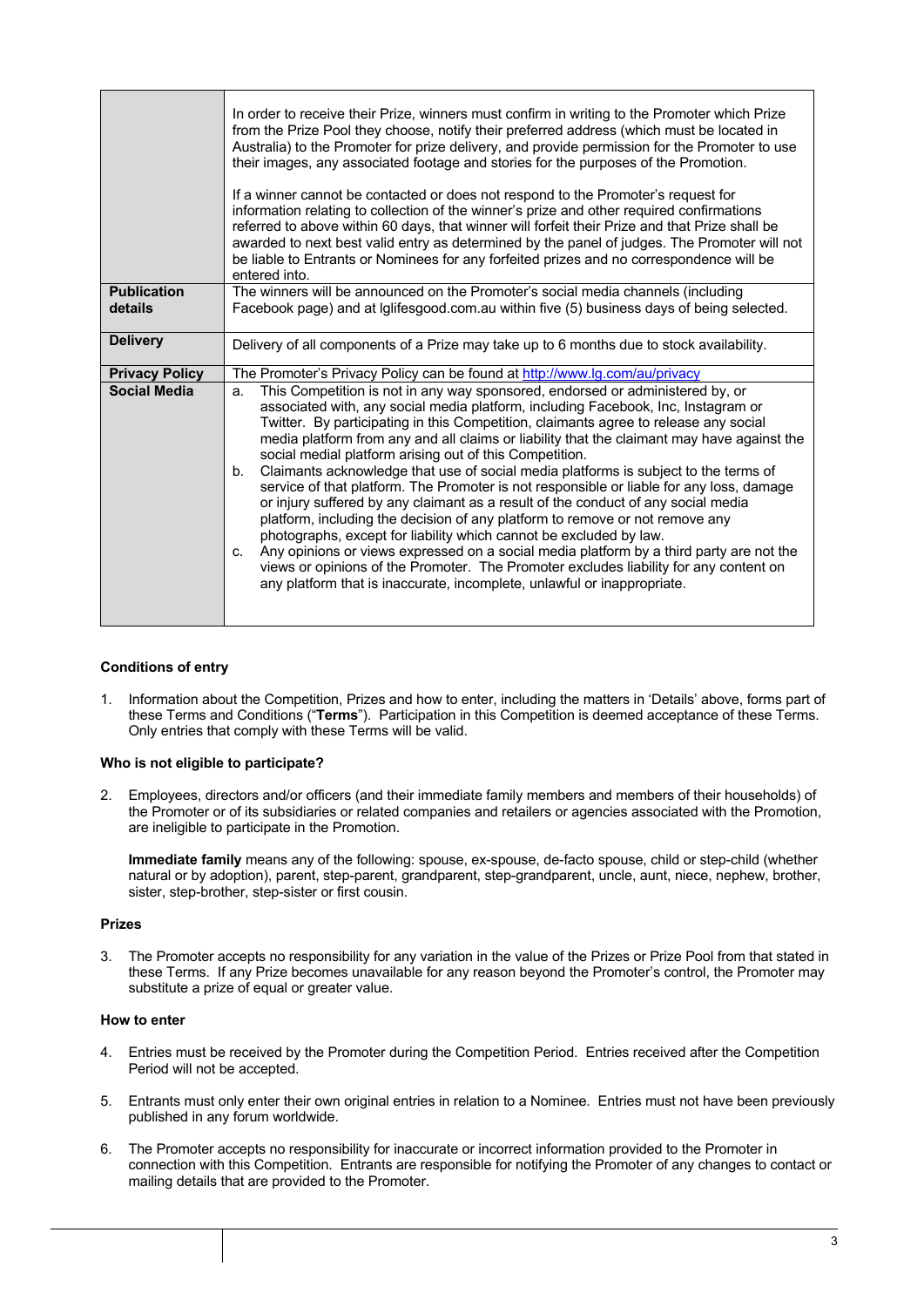7. All entries are deemed to be received at the time of receipt by the Promoter (and not the time of transmission by the entrant). Records of the Promoter and its agencies are final and conclusive as to the time of receipt.

### **Verification and invalid entries**

- 8. Entries that do not comply with these Terms are invalid and may not be accepted. If an Entrant does not provide the Promoter with all the information requested on the entry form, the entry will be invalid.
- 9. Entries will be invalid if the judging panel determines content included in an entry is inappropriate, disrespectful or offensive.
- 10. The Promoter is not responsible for receipt of incomplete, damaged, incomprehensible, indecipherable or illegible entries. All such entries may be deemed invalid.
- 11. Claims that include errors or omissions may be accepted at the Promoter's discretion.
- 12. Entries may be subject to verification by the Promoter. Entrants must, within a reasonable period specified by the Promoter, produce to the Promoter (or its nominated agent) any documents or evidence that the Promoter may require (including photo identification or other documentation) to verify the Entrant's or the Nominee's identity, age, residential address and email address, purchase receipt or tax invoice (if applicable), compliance with these Terms, eligibility and any other information provided to the Promoter in the course of participating in the Competition.
- 13. Prizes will only be awarded to winners (or their parent/guardian) following any validation and verification that the Promoter requires in its sole discretion. If documentation requested by the Promoter is not received by the Promoter (or its nominated agent) or an entry or Entrant has not been verified to the Promoter's reasonable satisfaction within the time requested, that entry will be invalid. Verification is at the discretion of the Promoter, whose decision is final.
- 14. The Promoter may at its absolute discretion, disqualify an entry and not award a Prize to a Nominee where the Entrant:
	- a. has breached these Terms;
	- b. provides false information or fails to provide information in accordance with these Terms;
	- c. has submitted an entry which is not in accordance with these Terms;
	- d. in the Promoter's reasonable belief:
		- i. is not the original entrant:
			- ii. has forged, manipulated, interfered or tampered with, or appeared to benefit from forging, manipulating, interfering or tampering with, the Competition;
			- iii. has engaged in conduct that is fraudulent, unlawful, misleading or deceptive, or other conduct that interferes with the fair and proper conduct of the Competition; or
	- e. does anything that may adversely affect the name or reputation of the Promoter or any of its related entities or of the agencies or companies associated with this Competition.

The Promoter's decision is final and no correspondence will be entered into. Failure by the Promoter to enforce any of its rights at any stage does not constitute a waiver of those rights.

15. The use of any automated entry software or any other mechanical or electronic means that allows an entrant to automatically enter repeatedly is prohibited and will render all entries submitted from that source and by those entrants invalid.

# **Content**

- 16. Entrants agree that they are responsible for the content of any entry submitted to the Promoter, including but not limited to any written materials, photographs and videos (including sound recordings in those videos) ("**Content**"). The Promoter shall not be liable in any way for such Content to the full extent permitted by law. Entrants warrant and agree that:
	- a. the Content is their own original work and is not copied in whole or in part;
	- b. the Content does not contain any material which the Entrant does not have permission to use;
	- c. they own or are authorised to use all intellectual property rights in the Content in the manner contemplated by these Terms;
	- d. if applicable, they have obtained the prior consent from any person who has jointly created or has any other rights in the Content prior to the Content being submitted to the uses contemplated by these Terms;
	- e. they will not submit any Content to the Promoter that is unlawful or fraudulent, infringes the intellectual property rights of any third party or amounts to a breach of confidence, privacy, publicity or any other right, is defamatory, obscene, derogatory, pornographic, sexually explicit, indecent, inappropriate, violent, abusive, harassing, threatening, offensive to any person, objectionable with respect to race, religion, origin or gender or otherwise not reasonably suitable for publication. Entrants must ensure that any person depicted in the video or photograph is decently dressed and presented;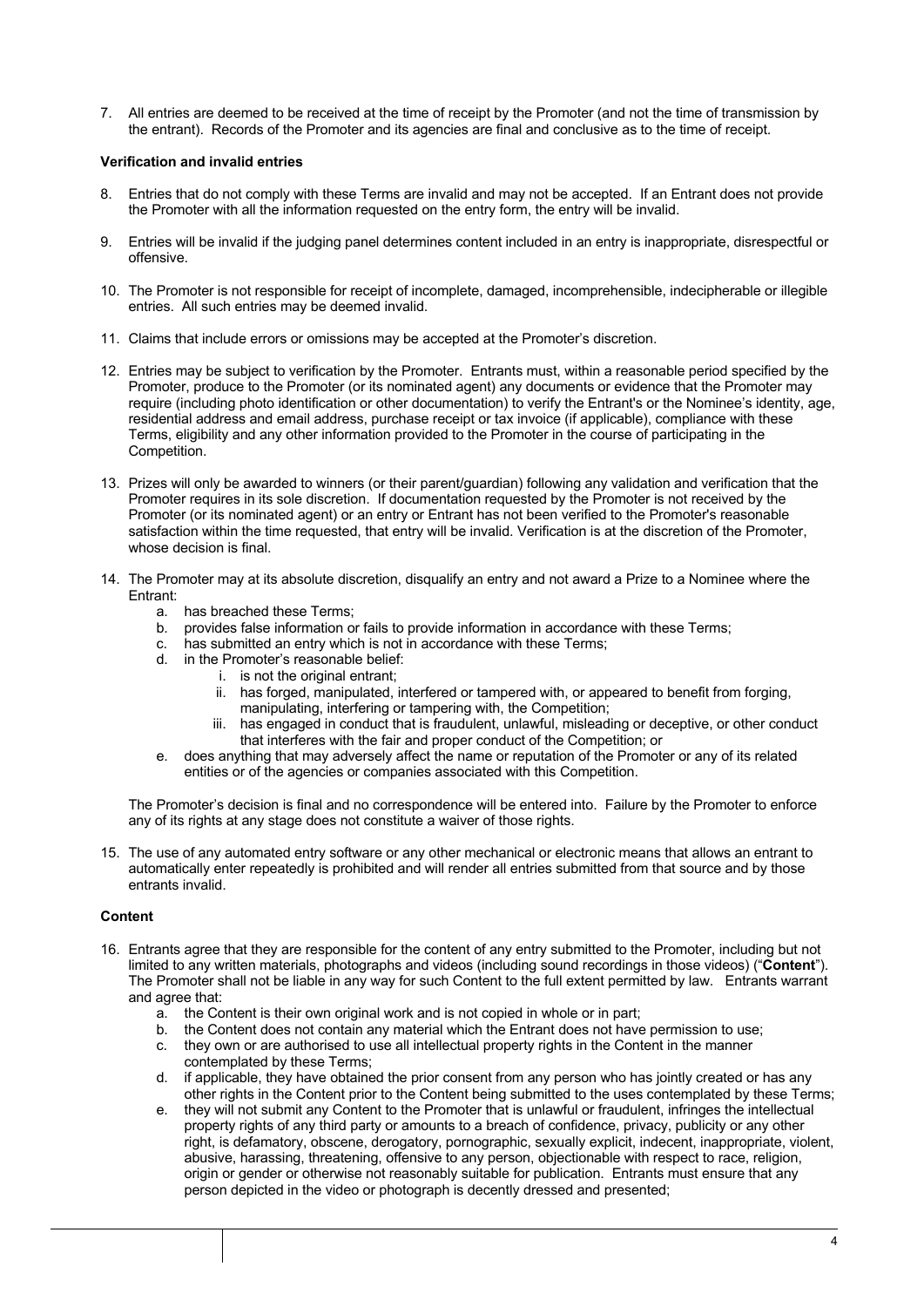- f. they have express consent from any person identifiable from or whose image or likeness is included in the Content (or if any person's image or likeness included in the Content is under the age of 18, from that person's parent or legal guardian) to their inclusion in the Content and submission of the Content to the Promoter in accordance with these Terms;
- g. the Content does not contain confidential information or personal information of a third party who has not consented to the submission of the Content in this Competition;
- h. the Content does not contain viruses and will not cause injury or harm to any person or entity; and
- i. they will comply with all applicable laws and regulations, including without limitation, those governing copyright, content, defamation, privacy, publicity and the access or use of others' computer or communication systems.

Without limiting any other terms, the Entrant indemnifies the Promoter against all costs and claims by third parties arising from a breach of this warranty and the Promoter reserves the right, in its absolute discretion, to reject entries for any breach of this clause.

- 17. Entrants grant the Promoter and its affiliates, agents, representatives and third party promotional partners an exclusive, royalty-free, perpetual, irrevocable, transferable, worldwide licence, with the right to grant sublicenses, to use, edit, reproduce and exploit any intellectual property in the Content or otherwise associated with the entrant's participation in this Competition by all means whatsoever (including, without limitation, reproduction in print and electronic format) for any purpose. Entrants also consent to the use by the Promoter and its affiliates, agents, representatives and third party promotional partners of any intellectual property associated with the entrant's participation in this Competition, including the Content, even if the use may otherwise be an infringement of any moral rights. If requested by the Promoter, the Entrant agrees to sign any further documentation required by the Promoter to give effect to these Terms.
- 18. Entrants agree:
	- a. to the Content and any part of it being made publicly available, including on the website of the Promoter and its related companies and social media platforms; and
	- b. that all Content is subject to the approval of the Promoter. The Promoter reserves the right to reject Content prior to publication on its website and social media platforms and may remove (and may request the removal of) Content from its website or any social media platform at any time in its absolute discretion.
- 19. Entrants (or if the entrant is under 18, their parent or guardian) consent to the Promoter using the name, likeness, image and/or voice (including photograph, film or recording of the same) of the Entrant and the Nominee in any media for an unlimited period without remuneration for publicity, commercial and promotional purposes, including but not limited to the purpose of the conduct of this Competition and for the purpose of promoting products manufactured, distributed and/or supplied by the Promoter or its related companies or affiliates.
- 20. Entries will not be returned to any entrant.

# **Delivery of Prize**

- 21. The Promoter will notify winners how prizes will be delivered.
- 22. Prizes will be delivered to Australian addresses only. The Promoter is not liable in respect of any delivery that is dispatched before any change of delivery address is notified to the Promoter.
- 23. Delivery of Prizes may take up to the time specified in the Details. The Promoter is not responsible for any delays in delivery outside its control.
- 24. If a Prize is delivered or provided by a third party supplier, the Promoter accepts no responsibility or liability for any delay or failure by the third party to deliver the Prize, any loss or damage to the Prize, any failure relating to the Prize or failure by the third party supplier to meet any obligations under these Terms or otherwise.

#### **Liability**

- 25. Nothing in these Terms excludes, limits or modifies, or purports to exclude, limit or modify any consumer rights (including statutory guarantees, implied warranties and conditions) under any statute, including but not limited to the *Competition and Consumer Act 2010* (Cth) or any other statute that may not be lawfully excluded, limited or modified by agreement.
- 26. Except for any liability that cannot be excluded by law, the Promoter (including its officers, employees and agents) excludes all liability (including negligence) for any personal injury, or any loss or damage (including loss of opportunity), whether direct, indirect, special or consequential, arising in any way out of the Competition, including, but not limited to that arising out of the following:
	- a. any technical difficulties or equipment malfunction (whether or not under the Promoter's control), including any omission, interruption, deletion, defect, delay in operation or transmission, communications line or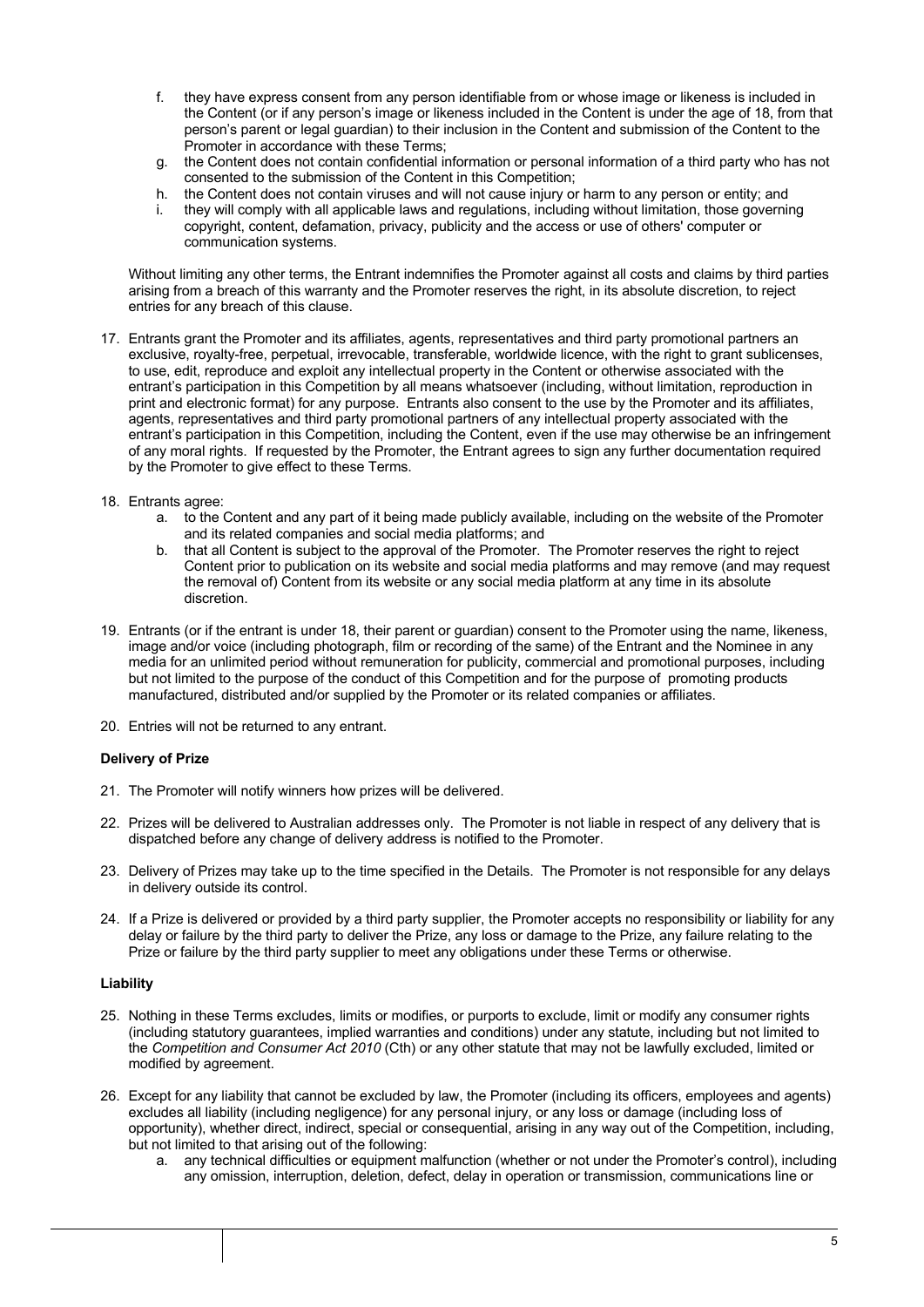telephone, mobile or satellite network failure, technical problems or traffic congestion on the internet or website or software failure;

- b. acts or omissions (including negligent acts or omissions) of the Promoter's employees, agents or third parties involved in the conduct of this Competition;
- c. any third party interference or unlawful act;
- d. any loss or damage to any computer related to or resulting from participation in this Competition, downloading any materials in connection with the Competition or use of a Bonus, including loss arising from a security breach, theft or destruction;
- e. any conduct or event that is beyond the reasonable control of the Promoter;
- f. any variation in the value of a Prize or the Prize Pool;
- g. any tax liability incurred by an entrant or their Nominee; and
- any receipt, taking, acceptance or use of a Prize.
- 27. The Promoter is not responsible for the safety of individuals who redeem a Prize.
- 28. Before a prize is awarded, the winner may be required to sign an agreement to release the Promoter from any liability arising from the use of a prize or participation in this Competition.
- 29. The Promoter will not be responsible for any incorrect, inaccurate or incomplete information communicated to the Promoter in the course of, or in connection with, this Competition.
- 30. The Promoter accepts no responsibility for entries or other communications that are late, lost, delayed, misdirected, incomplete, illegible or incorrectly submitted.
- 31. If this Promotion is interfered with in any way or is not capable of being conducted as reasonably anticipated for any reason, including but not limited to a Force Majeure Event, any infection by computer virus, bugs, tampering, unauthorised intervention or technical failures, the Promoter reserves the right, at its sole discretion to modify, suspend, terminate or cancel the Promotion (subject to any regulatory requirements).

**Force Majeure Event** means any cause outside the Promoter's reasonable control and which could not have been prevented or avoided by the taking of all reasonable steps.

- 32. Any attempt to deliberately damage or interfere with the Promoter's website or the Competition website, to cause malicious damage or interference with the normal functioning of the Promoter's website, or to otherwise undermine the legitimate operation of this Competition may be a violation of criminal and civil laws and should such an attempt be made, whether successful or not, the Promoter reserves the right to seek damages to the fullest extent permitted by law in respect of such conduct. If the Promoter suffers loss or incurs any costs in connection with any breach of these Terms the Entrant agrees to indemnify the Promoter for those losses, damages and costs.
- 33. Failure by the Promoter to enforce any of its rights at any stage does not constitute a waiver of those rights.

# **Collection and use of personal information**

- 34. The Promoter collects personal information from entrants who expressly consent to the collection of this information. This personal information is collected for the purposes of the conduct of this Competition and for future promotional, marketing and publicity purposes, including to contact entrants and Nominees to provide information about special offers or other marketing materials via any medium. Entrants consent to the collection, storage and use of personal information for these purposes.
- 35. The Promoter may disclose such personal information to:
	- a. its related companies and to third parties (including promotional partners, contractors and agents) both within Australia and overseas for the purposes of the conduct of this Competition;
	- b. its related companies and promotional partners both within Australia and overseas for promotional, marketing and publicity purposes who may use that personal information to provide information about special offers or other marketing materials via any medium.
- 36. If personal information requested by the Promoter in the course of conducting this Competition is not provided, the Entrant may not be eligible to participate in the Competition and/or the Promoter may not be able to provide the Prize to the Entrant's Nominee.
- 37. Entrants and Nominees may obtain access to, update, correct or require destruction of personal information held by the Promoter, make a complaint about a breach of privacy, or opt out of receiving any communications by contacting the Promoter at the address specified in the Details.